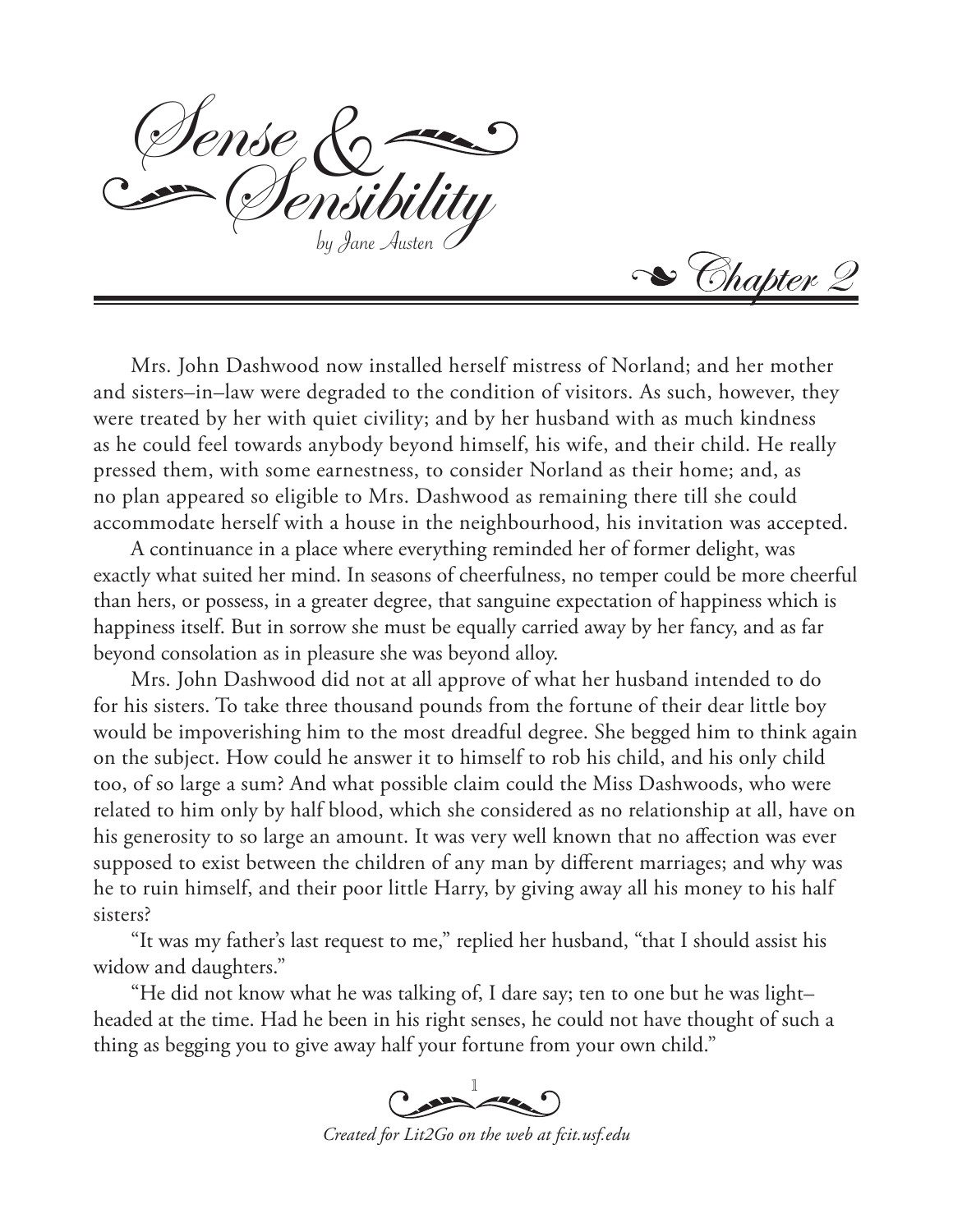

"He did not stipulate for any particular sum, my dear Fanny; he only requested me, in general terms, to assist them, and make their situation more comfortable than it was in his power to do. Perhaps it would have been as well if he had left it wholly to myself. He could hardly suppose I should neglect them. But as he required the promise, I could not do less than give it; at least I thought so at the time. The promise, therefore, was given, and must be performed. Something must be done for them whenever they leave Norland and settle in a new home."

"Well, then, *let* something be done for them; but *that* something need not be three thousand pounds. Consider," she added, "that when the money is once parted with, it never can return. Your sisters will marry, and it will be gone for ever. If, indeed, it could be restored to our poor little boy—"

"Why, to be sure," said her husband, very gravely, "that would make great difference. The time may come when Harry will regret that so large a sum was parted with. If he should have a numerous family, for instance, it would be a very convenient addition."

"To be sure it would."

"Perhaps, then, it would be better for all parties, if the sum were diminished one half.—Five hundred pounds would be a prodigious increase to their fortunes!"

"Oh! Beyond anything great! What brother on earth would do half so much for his sisters, even if *really* his sisters! And as it is—only half blood!—But you have such a generous spirit!"

"I would not wish to do any thing mean," he replied. "One had rather, on such occasions, do too much than too little. No one, at least, can think I have not done enough for them: even themselves, they can hardly expect more."

"There is no knowing what *they* may expect," said the lady, "but we are not to think of their expectations: the question is, what you can afford to do."

"Certainly—and I think I may afford to give them five hundred pounds a–piece. As it is, without any addition of mine, they will each have about three thousand pounds on their mother's death—a very comfortable fortune for any young woman."

"To be sure it is; and, indeed, it strikes me that they can want no addition at all. They will have ten thousand pounds divided amongst them. If they marry, they will be sure of doing well, and if they do not, they may all live very comfortably together on the interest of ten thousand pounds."

"That is very true, and, therefore, I do not know whether, upon the whole, it would not be more advisable to do something for their mother while she lives, rather than for



*Created for Lit2Go on the web at fcit.usf.edu*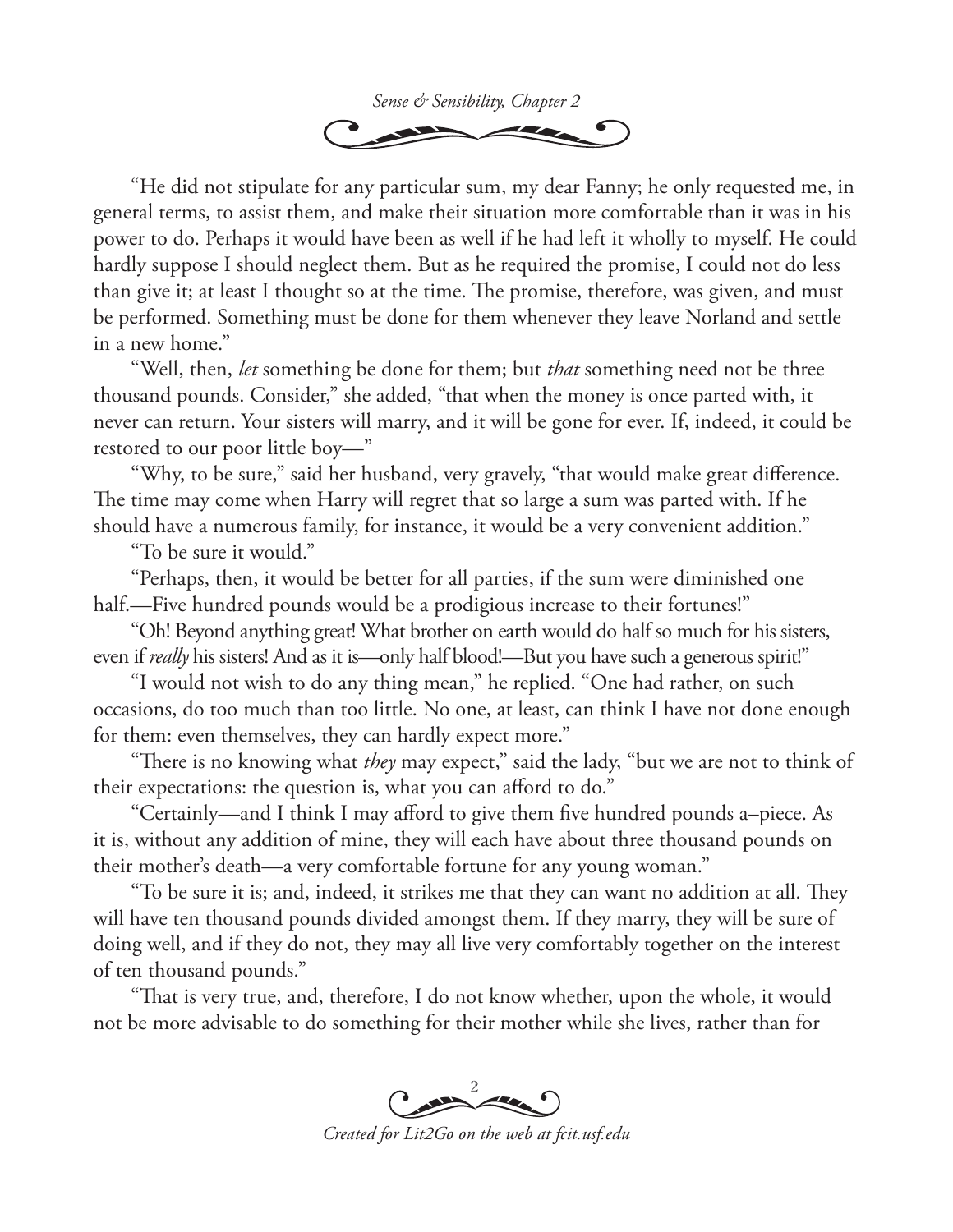

them—something of the annuity kind I mean.—My sisters would feel the good effects of it as well as herself. A hundred a year would make them all perfectly comfortable."

His wife hesitated a little, however, in giving her consent to this plan.

"To be sure," said she, "it is better than parting with fifteen hundred pounds at once. But, then, if Mrs. Dashwood should live fifteen years we shall be completely taken in."

"Fifteen years! My dear Fanny; her life cannot be worth half that purchase."

"Certainly not; but if you observe, people always live for ever when there is an annuity to be paid them; and she is very stout and healthy, and hardly forty. An annuity is a very serious business; it comes over and over every year, and there is no getting rid of it. You are not aware of what you are doing. I have known a great deal of the trouble of annuities; for my mother was clogged with the payment of three to old superannuated servants by my father's will, and it is amazing how disagreeable she found it. Twice every year these annuities were to be paid; and then there was the trouble of getting it to them; and then one of them was said to have died, and afterwards it turned out to be no such thing. My mother was quite sick of it. Her income was not her own, she said, with such perpetual claims on it; and it was the more unkind in my father, because, otherwise, the money would have been entirely at my mother's disposal, without any restriction whatever. It has given me such an abhorrence of annuities, that I am sure I would not pin myself down to the payment of one for all the world."

"It is certainly an unpleasant thing," replied Mr. Dashwood, "to have those kind of yearly drains on one's income. One's fortune, as your mother justly says, is *not* one's own. To be tied down to the regular payment of such a sum, on every rent day, is by no means desirable: it takes away one's independence."

"Undoubtedly; and after all you have no thanks for it. They think themselves secure, you do no more than what is expected, and it raises no gratitude at all. If I were you, whatever I did should be done at my own discretion entirely. I would not bind myself to allow them any thing yearly. It may be very inconvenient some years to spare a hundred, or even fifty pounds from our own expenses."

"I believe you are right, my love; it will be better that there should by no annuity in the case; whatever I may give them occasionally will be of far greater assistance than a yearly allowance, because they would only enlarge their style of living if they felt sure of a larger income, and would not be sixpence the richer for it at the end of the year. It will certainly be much the best way. A present of fifty pounds, now and then, will prevent their



*Created for Lit2Go on the web at fcit.usf.edu*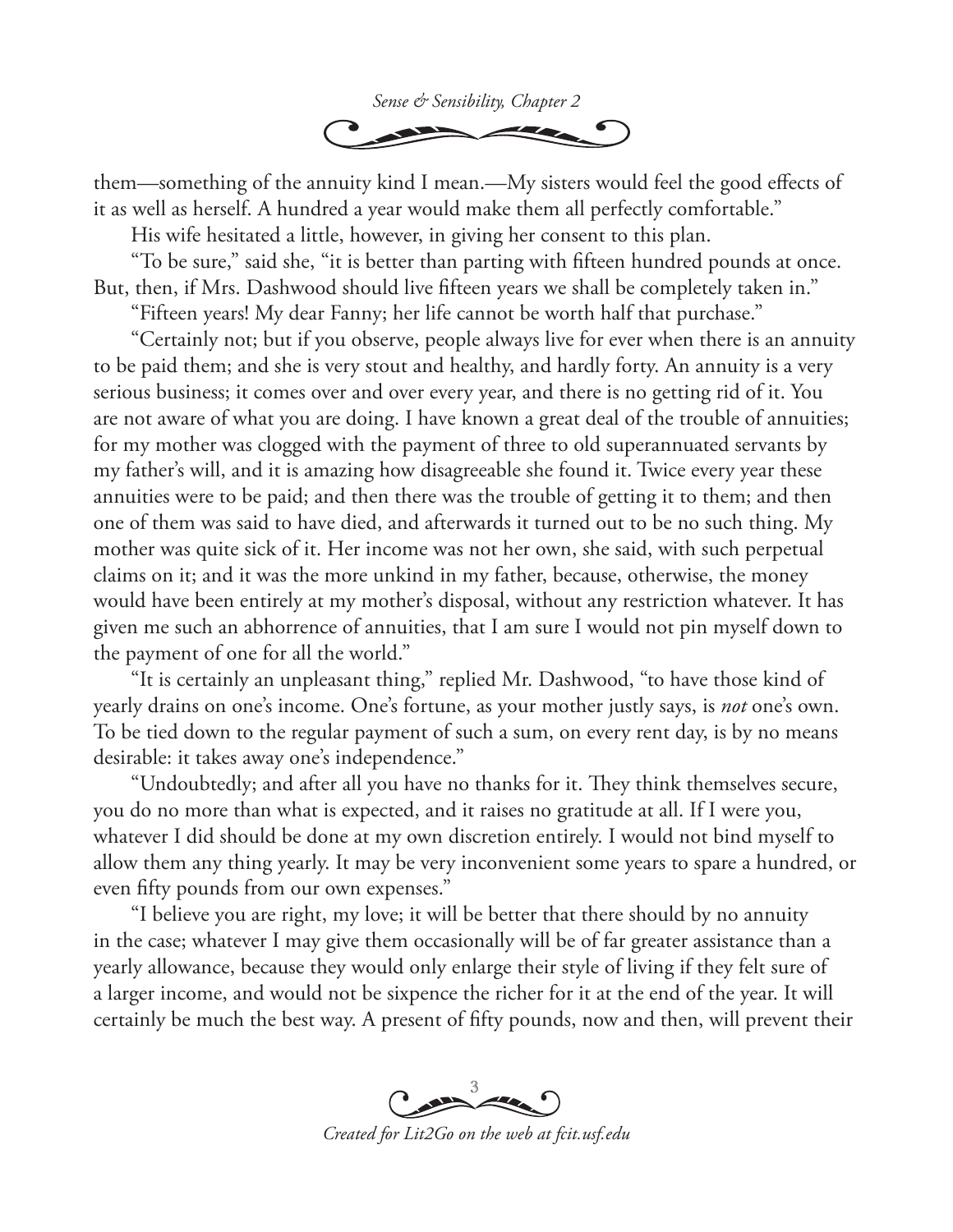

ever being distressed for money, and will, I think, be amply discharging my promise to my father."

"To be sure it will. Indeed, to say the truth, I am convinced within myself that your father had no idea of your giving them any money at all. The assistance he thought of, I dare say, was only such as might be reasonably expected of you; for instance, such as looking out for a comfortable small house for them, helping them to move their things, and sending them presents of fish and game, and so forth, whenever they are in season. I'll lay my life that he meant nothing farther; indeed, it would be very strange and unreasonable if he did. Do but consider, my dear Mr. Dashwood, how excessively comfortable your mother–in–law and her daughters may live on the interest of seven thousand pounds, besides the thousand pounds belonging to each of the girls, which brings them in fifty pounds a year a–piece, and, of course, they will pay their mother for their board out of it. Altogether, they will have five hundred a–year amongst them, and what on earth can four women want for more than that?—They will live so cheap! Their housekeeping will be nothing at all. They will have no carriage, no horses, and hardly any servants; they will keep no company, and can have no expenses of any kind! Only conceive how comfortable they will be! Five hundred a year! I am sure I cannot imagine how they will spend half of it; and as to your giving them more, it is quite absurd to think of it. They will be much more able to give *you* something."

"Upon my word," said Mr. Dashwood, "I believe you are perfectly right. My father certainly could mean nothing more by his request to me than what you say. I clearly understand it now, and I will strictly fulfil my engagement by such acts of assistance and kindness to them as you have described. When my mother removes into another house my services shall be readily given to accommodate her as far as I can. Some little present of furniture too may be acceptable then."

"Certainly," returned Mrs. John Dashwood. "But, however, *one* thing must be considered. When your father and mother moved to Norland, though the furniture of Stanhill was sold, all the china, plate, and linen was saved, and is now left to your mother. Her house will therefore be almost completely fitted up as soon as she takes it."

"That is a material consideration undoubtedly. A valuable legacy indeed! And yet some of the plate would have been a very pleasant addition to our own stock here."

"Yes; and the set of breakfast china is twice as handsome as what belongs to this house. A great deal too handsome, in my opinion, for any place *they* can ever afford to live in. But, however, so it is. Your father thought only of *them*. And I must say this: that you owe

Comment

*Created for Lit2Go on the web at fcit.usf.edu*